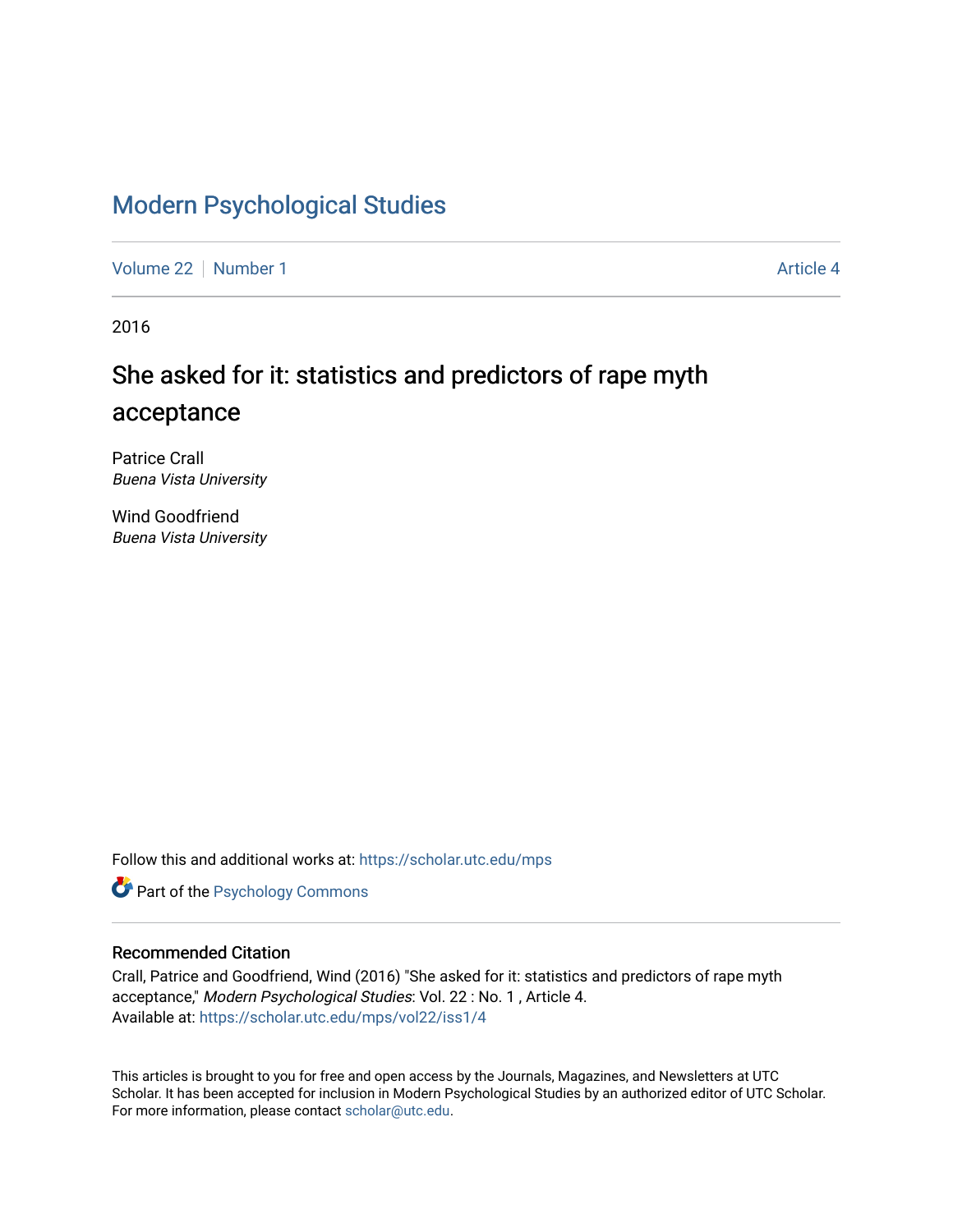# **She Asked For It: Statistics and Predictors of Rape Myth Acceptance** Patrice Crall and Wind Goodfriend

Buena Vista University

#### *Abstract*

*Where rape exists, there are people who believe in cultural myths about rape causes and victims. Acceptance of these rape myths increases and decreases based on many predictors; the present study investigated how rape myth acceptance varied in different populations on the campus of a small, private, liberal arts university. Although overall rape myth acceptance on campus was relatively low, analyses revealed that female participant sex, knowing a victim, and being able to identify contextual sexual assaults were predictive of lower rape myth acceptance. Additional hypotheses and research questions were tested but showed non-significant results. The findings of this study can be used to advise faculty and staff regarding specific programs aimed at further lowering rape myth acceptance on campus; specific details and suggestions are discussed. Keywords: Rape myth acceptance, sexual assault, campus climate*

Rape can happen to anyone. In fact, a low estimate is that approximately 25% of women will be raped or will experience an attempted rape in their lifetime (Koss, Gidycz, & Wisiewski, 1987; Lonsway & Fitzgerald, 1994). Rape can occur despite the person's age, race, sex, ethnicity, sexual orientation, socioeconomic status, weight, height, or geographic location. What many people do not understand is that rape can also occur to anyone despite what kind of clothes he or she is wearing, whether he or she was drinking alcohol, how sexually experienced he or she is, what he or she was doing the night of the incident, or the relationship he or she has with the rapist. The purpose of the current study was to understand these misconceptions by investigating rape myth acceptance. Specifically, the current study investigated rape myth acceptance at one small, private, liberal arts university.

### **Rape Myth Acceptance**

Rape myths and the acceptance of those rape myths are a huge reason why many people do not believe that anyone, despite their history, can be a potential rape victim. Burt (1980) was the first to define rape myths; she defined them as "prejudicial, stereotyped, or false beliefs about rape, rape victims, and rapists" (p. 217). Although this definition of rape myths was necessary because it defined a prevalent aspect of society, it was incomplete and not operationally defined.

Many people have come to use the Lonsway and Fitzgerald (1994) definition of rape myths because that definition allows for a combination of Burt's (1980) definition and the feminist, social learning, and evolutionary theories of rape. Lonsway and Fitzgerald (1994) defined rape myths as "attitudes and beliefs that are generally false but are widely and persistently held, and that serve to deny and justify male sexual aggression against women" (p. 134). The authors elaborate further by saying that rape myths are best understood as stereotypes that are sometimes accurate and many times not; those scenarios that confirm the stereotypes tend to be the ones that are publicized the most in the media, confirming social expectations and perpetuating the myths.

Rape myths reinforce false beliefs about the definition of rape, who the victims of rape are, and how to prevent rape from occurring,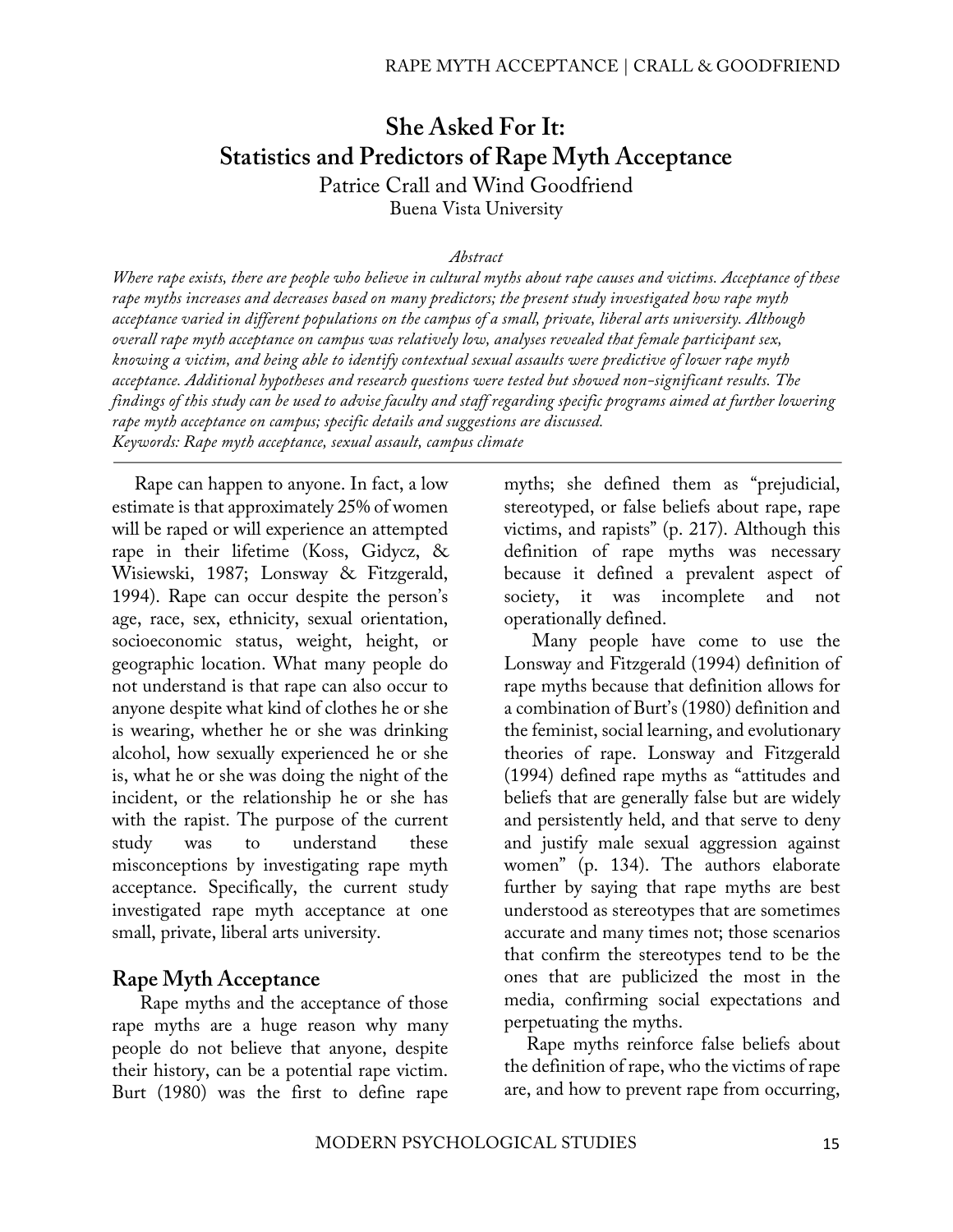ultimately shifting the blame from the perpetrator to the victim (Iconis, 2008; Smith, 2014). For example, many rape myths convey the idea that only men rape and only females are victims, stranger rape is the only kind of rape, perpetrators who are drunk cannot be held responsible for their actions, rape happens when someone's sex drive is out of control, there has to be a weapon present for the incident to be considered rape, and only bad people get raped (Aronowitz, Lambert, & Davidoff, 2012; Carmody & Washington, 2001; Fisher & Pina, 2013; Hockett, Saucier, Hoffman, Smith, & Craig, 2009; Iconis, 2008; McMahon, 2010; Smith, 2014; Staros, 2012; Suarez & Gadalla, 2010).

The general public's acceptance of rape myths has serious negative ramifications on the physical and psychological functioning and development of survivors (Aronowitz et al., 2012; Moor, 2007). Rape myths, directed at both male and female victims, can downplay the severity of rape or sexual assault; in turn, rape myths also create the assumption that rape and sexual assault are not true offenses for any given reason (e.g., the woman was asking for it because she wore provocative clothing or the man should have fought off the perpetrator; Fisher & Pina, 2013). Additionally, victims who believe these victim-blaming myths suffer worse outcomes than victims who reject these myths (Katz & Burt, 1988). One result could be the inability to report the rape out of fear of revictimization; approximately 16% of total rapes in the United States ever get reported to proper authorities (Smith, 2014; Suarez & Gadalla, 2010). Because fear of revictimization causes many people not to report rapes, many of the statistics and rates on rape are reported inaccurately (usually as an underestimate; Burt, 1980).

#### **Colleges and Universities**

Unfortunately, a common place for rapes to occur is college or university campuses.

This idea is supported by the fact that women in college or at a university are more likely than high and middle school girls to report being sexually coerced (Anderson, Simpson-Taylor, & Herrmann, 2004). Additionally, women between the ages of 16 and 24 are the most at risk for sexual assault (Iconis, 2008). It has been found that 18-21% of women in college reported being sexually assaulted and 7% reported being the victim of attempted or successful rape in one academic quarter (Gidycz, Hanson, & Layman, 1995). Lastly, women who have already experienced dating violence are at greater risk for revictimization during college than are women who have not experienced dating violence (Smith, White, & Holland, 2003). Based on these statistics, this study focused on college students as the population for investigating rape myth acceptance.

## **Predictors of Rape Myth Acceptance**

The study explored a variety of antecedents predicted to be associated with rape myth acceptance. It was hypothesized that rape myth acceptance would be correlated with (1) participant sex, (2) academic year in school, (3) experience with sexual assault and rape training, (4) being a sexual assault perpetrator, and (5) being or knowing a victim. Four additional research questions were presented. Each variable is briefly reviewed below.

**Participant sex.** Although general rape myth acceptance is low for both sexes, much research has identified that men are more accepting of rape myths than are women (Anderson et al., 2004; Aronowitz et al., 2012; Boakye, 2009; Currier & Carlson, 2009; Hockett, Saucier, Hoffman, Smith, & Craig, 2009; Lonsway & Fitzgerald, 1994; Lonsway & Fitzgerald, 1995; McMahon, 2010; Suarez & Gadalla, 2010). This could be because rape myths are largely a product of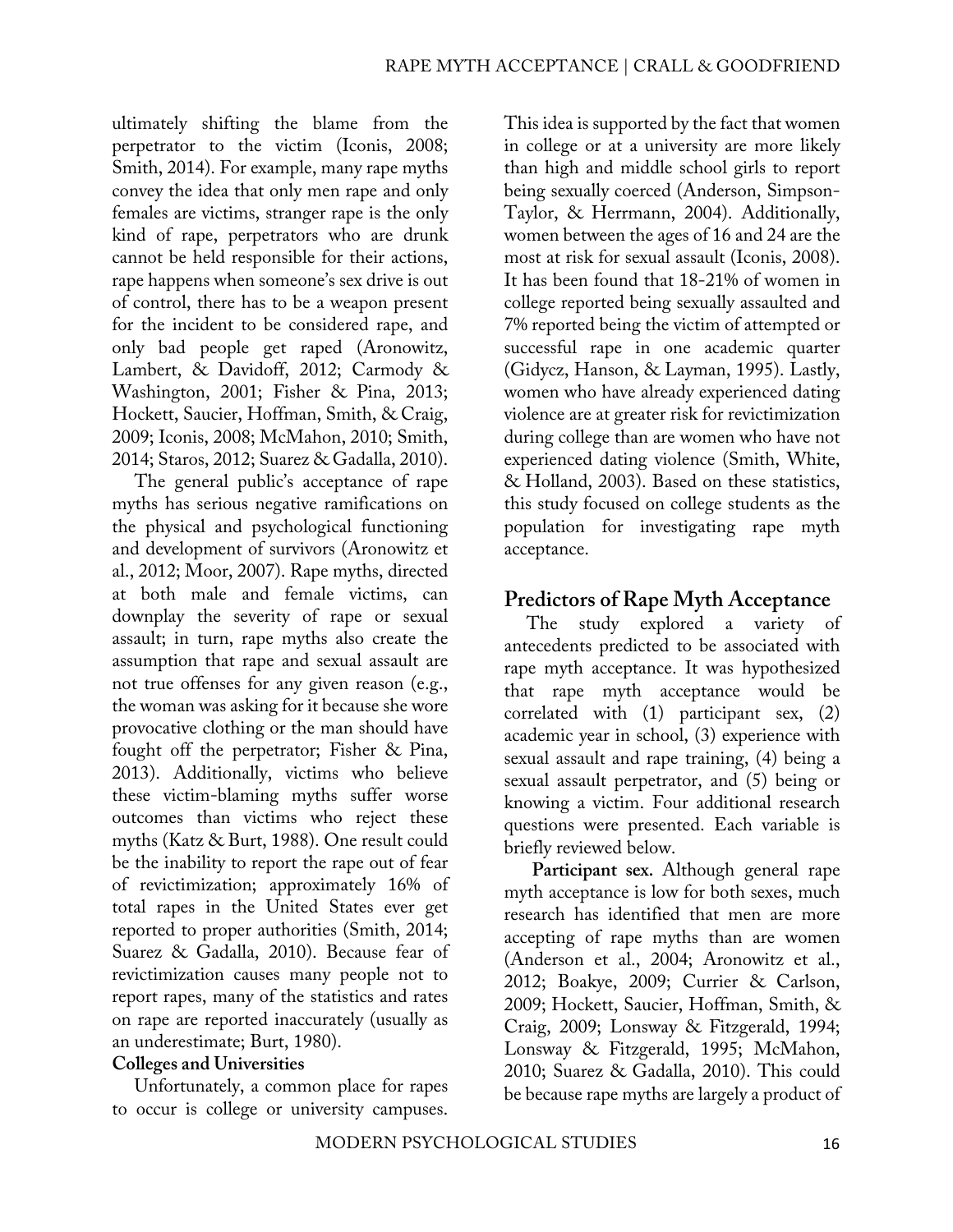and are encouraged through socialization (Boakye, 2009; Ellis, 1989). In many cases, boys and men learn rape-supportive rules, or circumstances in which it is acceptable to force a girl or woman to have sex (e.g., after paying for a meal and receiving no sexual favors, a man may rape a woman; Anderson et al., 2004).

Additionally, rape myths function to encourage the dominance of males over submissive females and the continuation of the patriarchal society of the United States (Bohner, Siebler, Schmelcher, 2006; Brownmiller, 1975; Burt, 1980; Ceniti & Malamuth, 1984; Quackenbush, 1989; Ward, 1995). Men in the United States are encouraged to sexually exploit women, even if that means raping women, in order to fit into the ideal of masculinity (Staros, 2012). Finally, men are more likely than women to trivialize or denounce the existence of rape, degrade sexual assault victims, and disagree with the published prevalence rates of rape and sexual assault; women, on the other hand, are more likely than men to say that current rape sentences (serving between 5 and 25 years) are not harsh enough (Boakye, 2009). Based on this research, Hypothesis 1 was: Compared to women, men will be more accepting of rape myths.

**Academic year in school.** Research (Boakye, 2009; Suarez & Gadalla, 2010) has found people with less education are more likely to accept rape myths when compared to people with more education. Similarly, participants who are still in high school are more likely than participants who are in college to be accepting of rape myths, but that acceptance decreases with age (Boakye, 2009). When completing a survey about situations when is it acceptable for a man to assume a woman wants to have intercourse, researchers (Anderson et al., 2004) found that middle school students were most accepting of these situations, and college

students were the least accepting of the situations. Based on this research, Hypothesis 2 was: Compared to students in their third and fourth years of college, students in their first and second years will be more accepting of rape myths.

**Sexual assault and rape training.** At least in once study, college students primarily disagree with rape myth acceptance, but "men and others who had not attended a rape awareness workshop expressed weaker disagreement with rape myths than women and individuals who had attended a rape awareness workshop" (Hinck & Thomas, 1999, p. 815). Additionally, attending a rape education workshop in which rape and sexual assault are specifically defined can be beneficial because people who know how to define rape are less likely to believe rape myths (Lonsway & Fitzgerald, 1994). Male college students who did not attend a sexual assault or rape education course were among one of the most likely groups to accept rape myths, along with men who were athletes, had pledged a fraternity or sorority, and/or did not know a sexual assault victim (McMahon, 2010). In the same study, female college students who had attended a sexual assault or rape education course were one of the least likely groups to accept rape myths, along with women who knew a sexual assault victim. Based on this research, Hypothesis 3 was: Compared to students who did not receive training that defines sexual assault and rape, students who receive training will be less accepting of rape myths.

**Attempted and accomplished perpetrators.** Men who self-report greater likelihood of raping a woman are more likely to endorse rape myths than are men who report lower likelihood of raping a woman (Lonsway & Fitzgerald, 1994). Male students in middle school, high school, and college who endorsed sexually coercive behaviors were more accepting of rape myths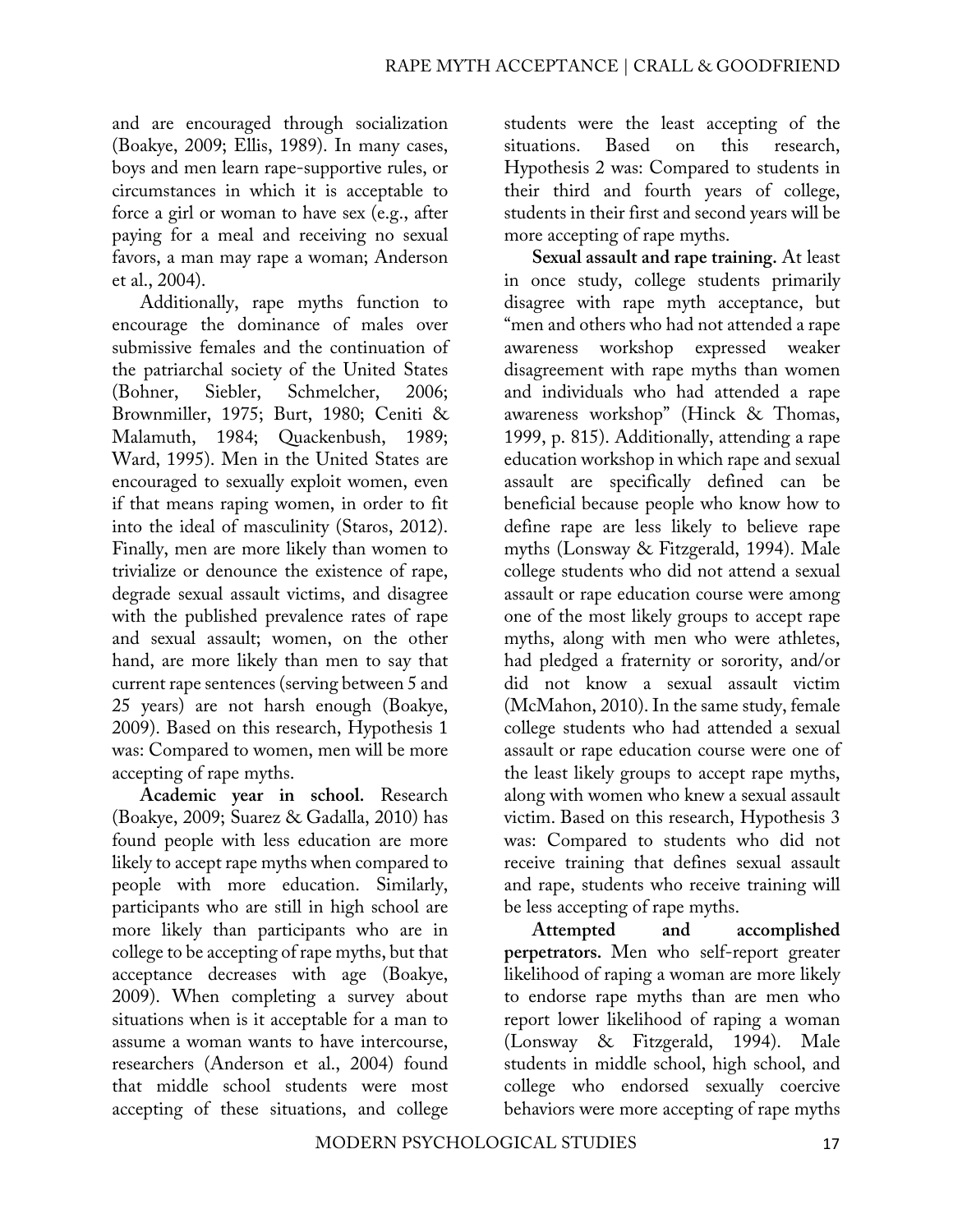than male students who did not endorse these behaviors (Anderson et al., 2004). People who engage in sexually aggressive behavior (e.g., someone who is willing to or has attempted to rape another person) are more likely than those who do not engage in that behavior to endorse rape myths (Abbey, McAuslan, & Ross, 1998; Acock & Ireland, 1983; Aosved & Long, 2006; Lonsway & Fitzgerald, 1994). Researchers (Lonsway & Fitzgerald, 1994; Suarez & Gadalla, 2010) found that people who are hostile and sexually aggressive toward women are more likely to endorse rape myths compared to people who are not hostile and sexually aggressive toward women. Based on this research, Hypothesis 4 was: Compared to students who have not assaulted another person, students who admit that they have attempted or completed a sexual assault or rape of another person will be more accepting of rape myths.

**Knowing a victim**. As briefly mentioned in the section on sexual assault training, female students who know a sexual assault victim are more likely than female students who do not know a sexual assault victim to be accepting of rape myths; the same is true for men (McMahon, 2010). Additional research (Banyard, 2008; Burn, 2009) found that bystanders, or people who have witnessed and/or intervened in a rape or sexual assault incident, are less likely than non-bystanders to accept rape myths. It is possible that personally knowing a victim or personally intervening in the past increases empathy for victims, which would also decrease victim blaming and acceptance of rape myths. Based on this research, Hypothesis 5 was: Compared to students who do not know a rape or sexual assault victim, students who know a rape or sexual assault victim will be less accepting of rape myths.

## **Research Questions**

Due to the lack of consistent research on the topics, the following research questions were also addressed in the current study:

- 1. Will participants' sexual orientation have any association with rape myth acceptance?
- 2. Are students who get drunk on a regular basis (weekly or daily) more or less accepting of rape myths than students who do not get drunk on a regular basis (less than weekly)?
- 3. Are victims of relationship violence, sexual assault, or rape more or less accepting of rape myths?
- 4. Are people who acknowledge contextual sexual assault in fictional rape scenarios more or less likely to accept rape myths?

## **Method**

## **Participants**

This study included 211 participants from a small, private, liberal arts college. Participants were 72 men (34.12%) and 139 women (65.88%); ethnicity was 80.54% White/Caucasian, 4.33% Hispanic/Latino, 2.88% African-American, 2.88% Asian, and 3.37% mixed. Education was 23.22% firstyears, 26.07% sophomores, 22.75% juniors, and 27.49% seniors; one graduate student completed the survey, but the data for this student were eliminated from the statistics for lack of a comparable population. The students were recruited via campus-wide emails and announcements. The entire campus had about 850 students at the time of the survey, translating into about a 25% response rate for the overall undergraduate student body.

## **Materials**

**Predictor variables.** Participant gender, year in school, and sexual orientation were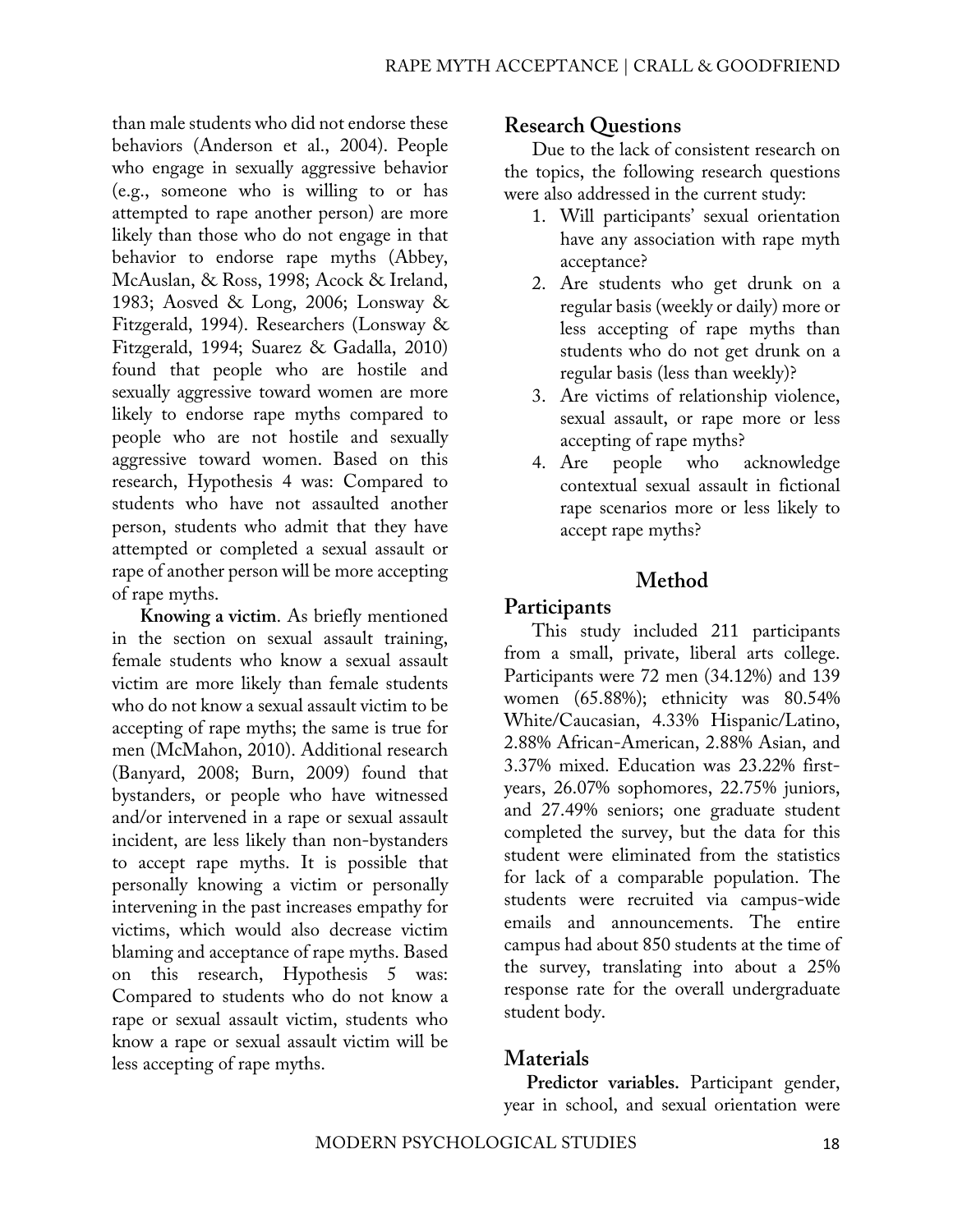self-reported in the demographic section of the survey. Participant drinking habits were assessed with a single item asking, "Since the beginning of the school year, about how often have you consumed enough alcohol to get drunk?" Responses ranged from 1 (*never*) through 4 (*once or twice a week*) and 5 (*daily or almost daily*). Attendance to a sexual assault workshop that defined sexual assault and rape was also assessed via a single item asking if the participant had, during his/her time at the college, received training in which behaviors were defined as "sexual assault." Responses were simply dummy coded for "yes" or "no." Being a victim, being an attempted or accomplished perpetrator, and knowing a victim of sexual assault, rape, or relationship violence were also self-report items that were simple "yes" or "no" answers that, again, were dummy coded for analysis.

Finally, acknowledgement of sexual assault was measured by participants reading about three fictional scenarios (adapted from Bennett & Banyard, 2016). Each scenario described a situation which could be interpreted as assault or harassment; for example, one scenario describes a man telling his friends that he plans to attend a party where women will be "wasted" and that he will thus "definitely be taking one home." Participants respond to each scenario by indicating, on a 7-point Likert scale (where 1 = *definitely no* and 7 = *definitely yes*), whether each situation "is a problem." Scores were summed to create a composite score with a possible range of 3-21; higher scores indicate greater acknowledgment of perceived sexual assault. The mean for this sample was 16.87 (*SD* = 4.33), and internal consistency was high,  $\alpha$  = 0.88.

**Outcome variable: Rape myth acceptance.** Participants completed the Revised Illinois Rape Myth Acceptance Scale (McMahon, 2010). The scale contained 19

items such as, "When girls go to parties wearing slutty clothes, they are asking for trouble" and, "Girls who are caught cheating on their boyfriends sometimes claim that it was rape." Responses range from 1 (*Strongly Disagree*) to 5 (*Strongly Agree*). Scores are averaged for one composite score for rape myth acceptance. Possible scores thus ranged from 1 to 5, with higher scores indicating greater rape myth acceptance. The mean for this sample was  $1.94$  (*SD* = 0.72), and internal consistency was excellent,  $\alpha$  = 0.94.

## **Procedure**

All participants in the study accessed the survey through the EverFi.com interface after receiving a campus-wide email with the survey's URL. The materials for this study were included among others in a large campus climate survey sponsored by the university's office of student affairs; only a small portion of the scales used in the original survey were utilized for the current research. The first screen of the survey provided consent information and required participants to click "yes" before proceeding. All participants were given an unlimited amount of time to complete the questionnaire. Order of materials was: demographics, general climate questions, violence inventory, various other surveys, contextual perceptions of sexual assault, and rape myth acceptance. Following the conclusion of the questionnaire, participants were shown a screen thanking them for their time and telling them the general nature of the study. In return for their participation, students were given the opportunity to place their name in a drawing to win one of four \$50 Visa gift cards. This study was approved by the hosting institution's Internal Review Board for ethics.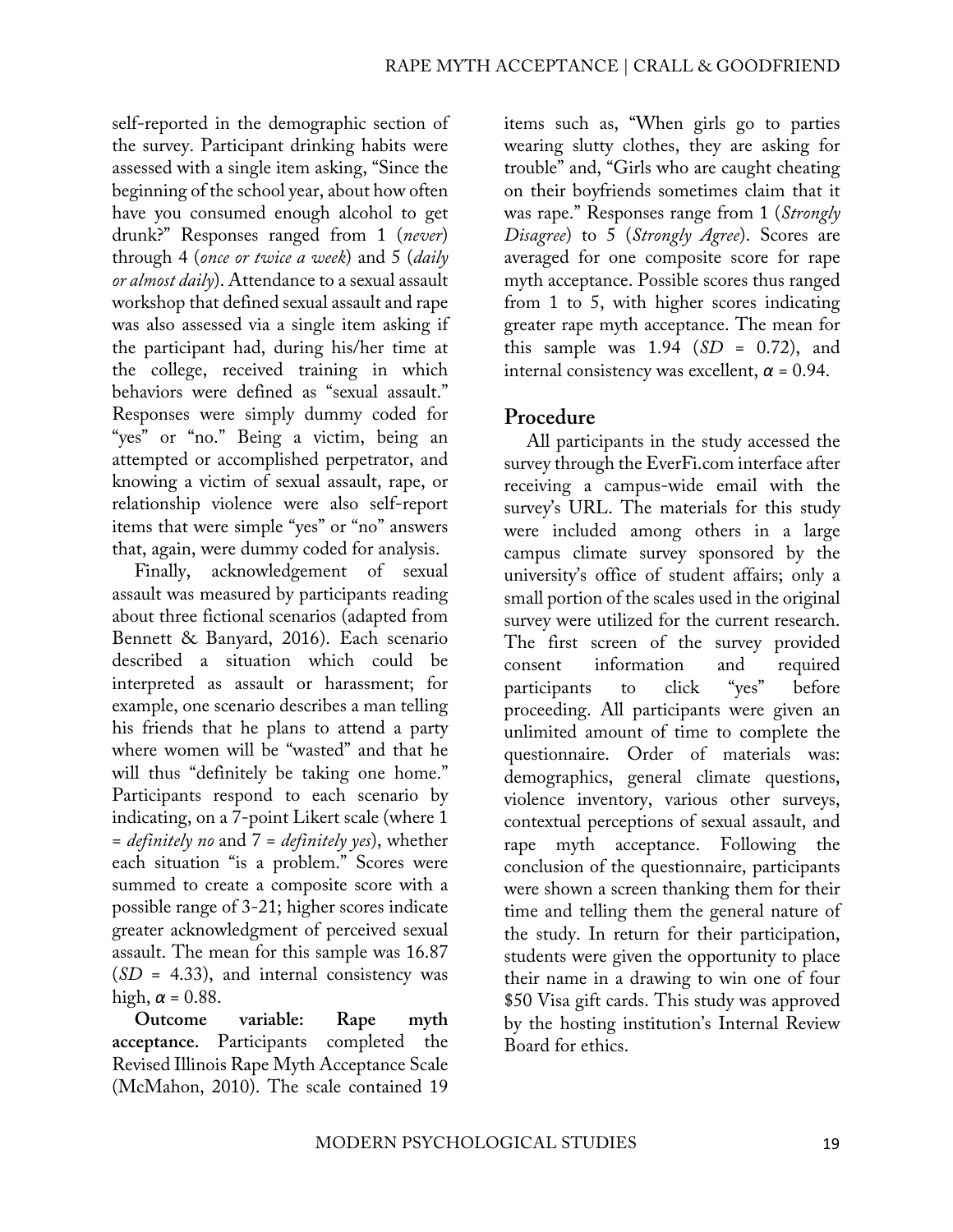### **Results**

#### **Descriptive Analyses**

All means and standard deviations for the individual rape myths are included in Table 1. The most accepted rape myth was, "If a guy is drunk, he might rape someone unintentionally," with an average acceptance of  $2.60$  ( $SD = 1.23$ ). The next highly accepted myths were, "Guys don't usually intend to force sex on a girl, but sometimes they get too sexually carried away" and, "Women who are caught cheating on their boyfriends sometimes claim that it was rape," at  $M =$ 2.40 (*SD* = 1.13) and *M* = 2.32 (*SD* = 1.12), respectively. The most rejected rape myth was, "If the accused 'rapist' doesn't have a weapon, you can't call it rape," with an average acceptance of  $1.43$  (*SD* = 0.80). The next most rejected myths were, "If a woman doesn't physically fight back, you can't really say it was rape," and, "If a woman goes to a room alone with a guy at a party, it is her own fault if she is raped," at  $M = 1.44$  (*SD* = 0.75) and  $M = 1.52$  (*SD* = 0.79), respectively. **Hypothesis 1**

The first hypothesis stated that men would be more accepting of rape myths than women. As expected, rape myth acceptance scores were higher in males (*M* = 2.10, *SD* = 0.65) than females (*M* = 1.86, *SD* = 0.74), *t*(202) = 2.22, *p* = .027. Therefore, Hypothesis 1 was supported.

### **Hypothesis 2**

The second hypothesis stated students with more education would be less accepting of rape myths than students with less education. Before the analysis was conducted, all data from first-year and sophomore students were combined to form the underclass group ( $n = 104$ ); juniors and seniors were combined to form the upper-class group (*n* = 106). As predicted, rape myth acceptance scores were higher in the under-class group  $(M = 2.00, SD = 0.76)$  than the upper-class group ( $M = 1.87$ ,  $SD = 0.67$ ), but the results were not significant, *t*(202) = 1.29, *p* = .200. An additional correlation was run between rape myth acceptance and the participants' year in school. Indicative of the hypothesis, rape myth acceptance was negatively correlated with year in school  $[r(202) = -.12]$ , but again, the results were only approaching significance,  $p = .100$ . Therefore, Hypothesis 2 was not supported.

#### **Hypothesis 3**

The third hypothesis stated that students who have attended a sexual assault workshop would have lower rape myth acceptance than students who do not attend a workshop. The mean rape myth acceptance for people who recalled attending a workshop was 1.93 (*n* = 172, *SD* = 0.66) compared to 1.90 (*n* = 37, *SD*  = 0.93) for participants who did not recall attending a workshop. There was almost no difference in rape myth acceptance based on attending a workshop and not [*t*(200) = 0.19,  $p = .854$ ; therefore, Hypothesis 3 was not supported.

### **Hypothesis 4**

The fourth hypothesis stated that perpetrators would be more accepting of rape myths than non-perpetrators. Although there was a slight difference in rape myth acceptance between perpetrators (*n* = 7, *M* = 1.99,  $SD = 0.77$ ) and non-perpetrators (*n* = 201, *M* = 1.93, *SD* = 0.71), the difference was not significant, *t*(199) = 0.22, *p* = .829. Therefore, Hypothesis 4 was not supported. Note, however, that the small sample size in the perpetrator group means this result is questionable; see the Discussion for more. **Hypothesis 5**

The fifth hypothesis stated that participants who knew a victim would be less accepting of rape myths than participants who did not know a victim. A t-test supported this hypothesis,  $t(202) = 4.96$ ,  $p \le$ .001. As expected, rape myth acceptance scores were lower for those who knew a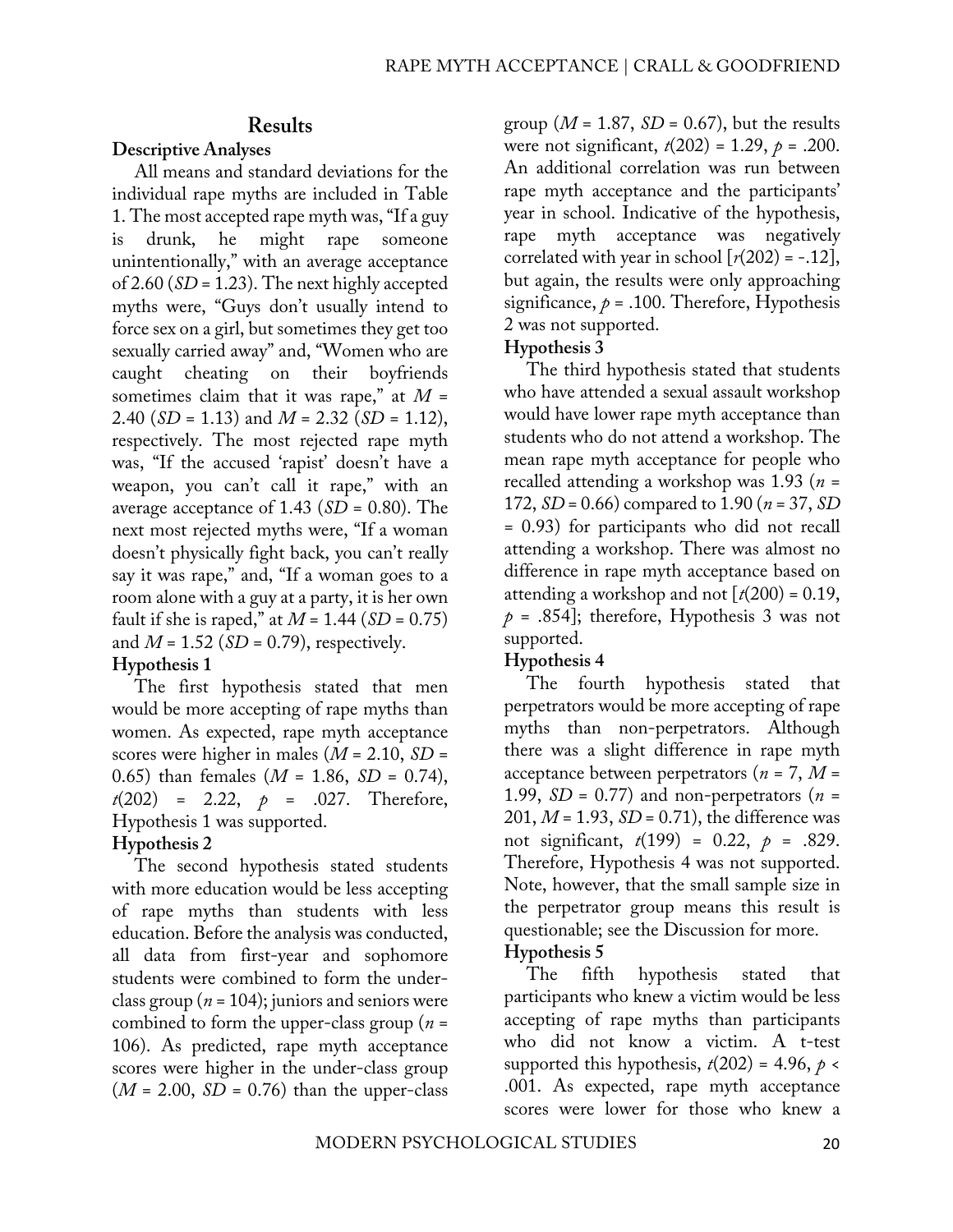victim ( $n = 43$ ,  $M = 1.57$ ,  $SD = 0.48$ ) than those who did not know a victim (*n* = 164, *M* = 2.04, *SD* = 0.74). Therefore, Hypothesis 5 was supported.

#### **Research Question 1**

The first research question asked: Will participants' sexual orientation have any association with rape myth acceptance? Due to the lack of diversity in sexual orientation among the student population, sexual orientations were divided into two groups: heterosexual ( $n = 181$ ) and other orientations (e.g., lesbian, gay, bisexual, asexual, questioning;  $n = 21$ ). Although there was a slight difference in rape myth acceptance between heterosexual participants (*M* = 1.94, *SD* = 0.70) and participants of other orientations  $(M = 1.88, SD = 0.90)$ , a t-test analysis determined that sexual orientation did not have predict rape myth acceptance levels, *t*(202) = 0.37, *p* = .711. In other words, people of different sexual orientations are in no way more or less susceptible to rape myth acceptance.

#### **Research Question 2**

The second research question asked: Are students who get drunk on a regular basis (weekly or daily) more or less accepting of rape myths than students who do not get drunk on a regular basis (less than weekly)? As mentioned before, participants were asked how often they consumed enough alcohol to be drunk during that academic school year, and answers ranged from never to almost daily. Before any analyses could be run, participants' data had to be divided into heavy versus light drinkers. Heavy drinking included participants who got drunk once or twice a week or more during the academic year (*n* = 30); light drinking included participants who got drunk once or twice a month or less during the academic year (*n* = 130).

The mean rape myth acceptance was 2.12 (*SD* = 0.65) for heavy drinkers and was 1.88 (*SD* = 0.69) for light drinkers. A t-test revealed that there was only a marginally significant difference between these two groups in regards to rape myth acceptance  $[t(151) = 1.73, p = .085]$ . Additionally, a correlation was run between rape myth acceptance and participant drinking habits. The results were similar to the t-test in that drinking was positively correlated with rape myth acceptance  $[r(151) = .09]$ , but the relationship was not significant,  $p = .260$ .

#### **Research Question 3**

The third research question asked: Are victims of relationship violence, sexual assault, or rape more or less accepting of rape myths? Participants were asked six questions regarding their experience as victims of relationship violence, sexual assault, or rape. Participants received one point for every circumstance in which they were victims. Therefore, possible scores ranged from 0 to 6, with higher scores indicating more experience as a victim.

The mean rape myth acceptance for *victims was* 1.89 ( $n = 67$ , *SD* = 0.69) and was 1.96 ( $n = 144$ , *SD* = 0.74) for non-victims. A t-test revealed that there was no significant difference between these two groups in regards to rape myth acceptance  $[t(202) =$ 0.69,  $p = .490$ ]. An additional correlation was run between rape myth acceptance and being the victim of relationship violence. Being a victim of relationship violence was also not indicative of changes in rape myth acceptance  $[r(134) = .01, p = .883]$ . In other words, rape myth acceptance was no different for victims than it was for non-victims.

#### **Research Question 4**

The fourth research question asked: Are people who acknowledge contextual sexual assault more or less likely to accept rape myths? Being more likely to identify sexual assaults in fictional scenarios was negatively correlated with rape myth acceptance  $[r(202)]$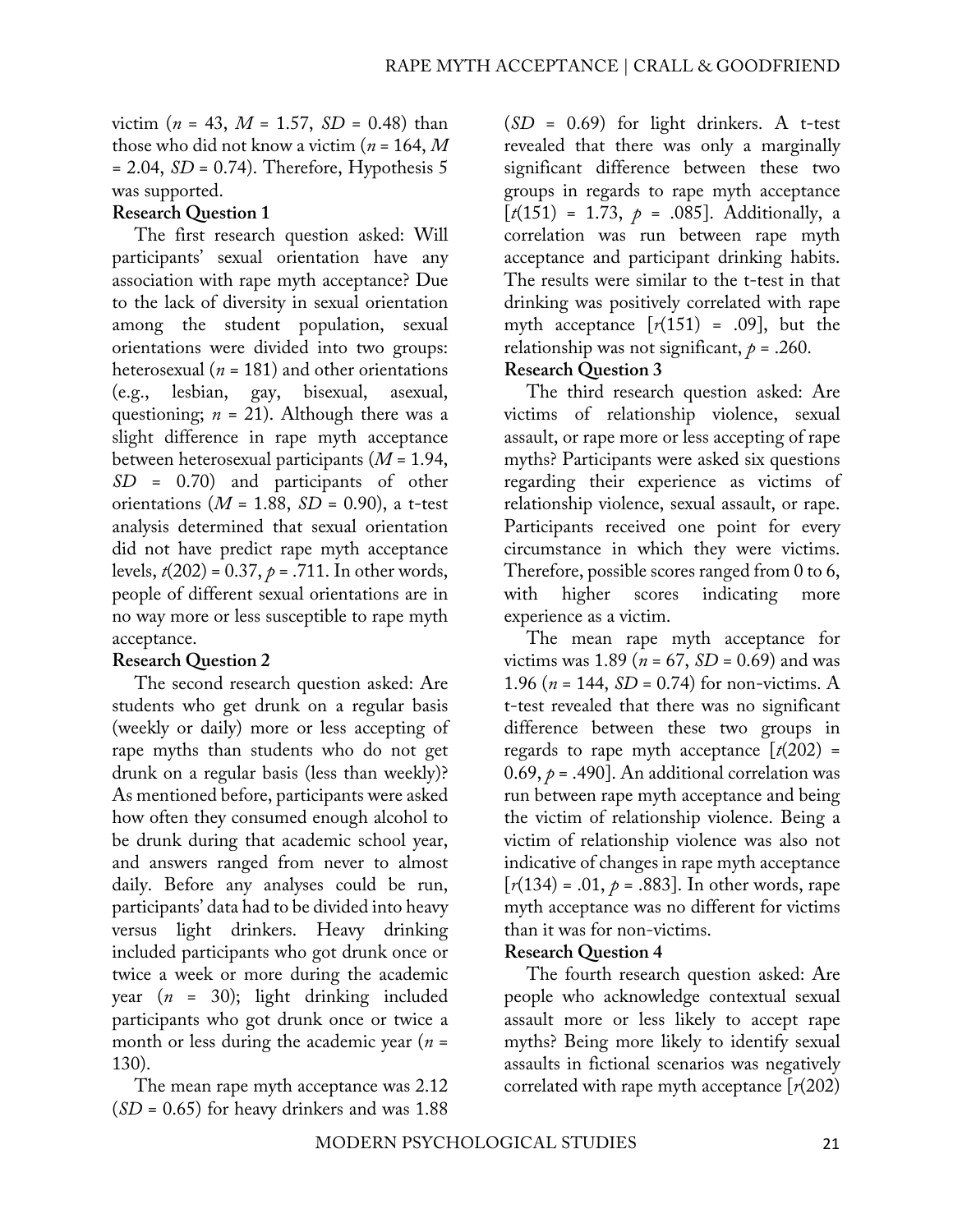= -.33], and that relationship was significant,  $p < .001$ .

#### **Discussion**

In general, rape myth acceptance on the target campus was quite low; overall, students disagreed with rape myths (*M* for the entire sample =  $1.94$ ,  $SD = 0.72$ ; with 1 indicating "strongly disagree" and 5 indicating "strongly agree"). These low rates of rape myth acceptance are beneficial on the surface because they are indicative of a safe campus with few people who are willing to endorse rape. However, from a purely statistical perspective, low baseline rates may be problematic if they create a floor effect. In other words, the campus may have effective training and safe campus interventions, but the assessment of these programs is difficult to measure when rates cannot statistically decrease to a significant level. Therefore, low baseline acceptance was a scientific limitation of this study, but one that the researchers were happy to accept in terms of practical meaning. It is also possible that the portion of students who were willing to complete the survey were biased in some way such that their answers were not representative of the entire campus; perhaps people who refused to participate were more likely to endorse rape myths. Unfortunately, without requiring every student to complete the survey, this potential difference in the volunteers is unable to be assessed.

### **Supported and Significant Findings**

The results of Hypothesis 1 were not surprising; men reported higher levels of rape myth acceptance than women, replicating many other researchers' results (Anderson et al., 2004; Aronowitz et al., 2012; Boakye, 2009; Currier & Carlson, 2009; Hockett et al., 2009; Lonsway & Fitzgerald, 1994; Lonsway & Fitzgerald, 1995; McMahon, 2010; Suarez & Gadalla, 2010). The variable

of true interest may not even be sex; it may be gender. For example, one research team (Lonsway & Fitzgerald, 1994) found that men who adhered to gender role stereotypes, compared to men who didn't adhere, were more likely to accept rape myths. Results such as these indicate that male populations on campus should be the targets of rape myth acceptance trainings, but that not all men should be stereotyped as being "part of the problem." Future trainings should identify and target particular aspects of masculinity that are tied to higher or lower rape myth acceptance on campus.

Hypothesis 5, regarding knowing a victim, was also supported and also served as a replication from past work (Banyard, 2008; Burn, 2009; McMahon, 2010). This information is beneficial because the target campus is rather small. Due to the insular and personal nature of the university, it is more likely that students will know someone who has been a victim. The problem lies in getting victims to come forward about their trauma; fear of retaliation by the perpetrator, rejection by friends and family, and shaming by society are all justifiable reasons for a victim to not speak out. Repressing reports thus not only seems to negatively affect the individual victim, but it may also decrease overall campus safety if it leads to fewer people being aware that they personally know victims of assault.

Finally, Research Question 4 yielded significant results in that being able to identify contextual sexual assaults was negatively correlated with rape myth acceptance. Although little research addresses the relationship between these two variables, this information is important for campus officials. This result implies that teaching students how to identify sexual assaults in vignettes could lead to lower rape myth acceptance. Alternatively, however, because this analysis was correlational, it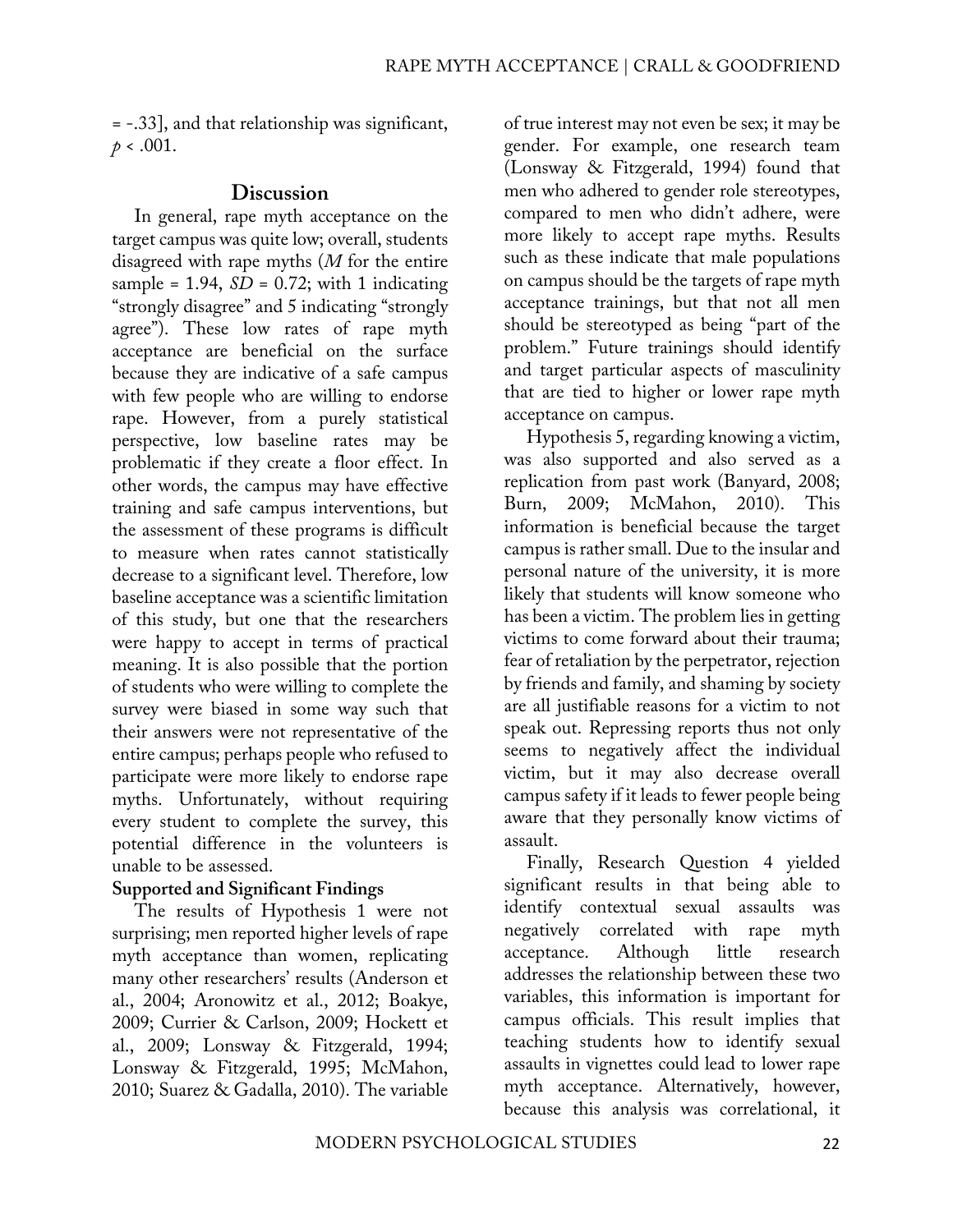could be that people who are less accepting of rape myths are simply better at identifying contextual sexual assaults. Therefore, these results should be interpreted with caution and further explored with experimental designs that can establish causal relationships.

#### **Unsupported and Insignificant Findings**

Hypothesis 2, regarding participants' year in school, was not supported. The results from this study many be less significant than other studies because of the academic year range in question. Where this study only included first-years to seniors in college, other studies (e.g., Anderson et al., 2004; Boakye, 2009; Suarez & Gadalla, 2010) included samples that ranged from middle school to college. Future research on this topic should utilize a wider academic population to see whether year in school replicates as an important variable. Other academic variables could also be explored, such as major area of study or living arrangements (e.g. living in a coed dorm versus a fraternity/sorority).

Analysis for Hypothesis 3, regarding attendance to a sexual assault workshop, found there was almost no difference in rape myth acceptance between those who attended a workshop and those who didn't. On the surface, these results are alarming because they indicate that the current sexual assault workshops on this campus are not effective in reducing rape myth acceptance. However, this result must be questioned for two reasons. First, the floor effect of baseline acceptance being low meant that decreases would be difficult to reach a significant level. Second, the very nature of this variable is that it masks the reality of a current campus policy: all students at the target university are required to take a sexual assault course or workshop before starting classes. Answers on the survey in which participants thus selfreported not attending this workshop indicates that some students either can't

remember or are unaware that they took a sexual assault workshop. Future research on this topic should incorporate populations that truly did and did not already attend sexual assault workshops. In terms of the target campus, perhaps the workshops should be more explicit, or students should be regularly reminded of their early participation.

Analysis for Hypothesis 4, regarding being an attempted or accomplished sexual perpetrator, indicated that perpetrators were only slightly more likely than nonperpetrators to accept rape myths. Although these results go against previous research (Abbey et al., 1998; Acock & Ireland, 1983; Aosved & Long, 2006; Lonsway & Fitzgerald, 1994; and Suarez & Gadalla, 2010), they are not entirely substantial. Only seven participants admitted to being completed or attempted perpetrators, and this number was not high enough to run proper analyses. In addition, people with very high acceptance of rape myths may be in denial that they are, in fact, perpetrators and thus did not self-report into this category. Future research should seek more perpetrators to compare rape myth acceptance against non-perpetrators.

The researchers thought that participants of non-heterosexual orientations might be more empathetic to myths about rape victims, because both groups experience societal disapproval for something that is out of their control. Unfortunately, the results did not support this idea. However, the current study cannot completely discount the possibility of this relationship because only 21 participants in this study indicated they had a non-heterosexual orientation, calling into question the generalizability of the finding. Future research should look further into this potential relationship.

The researchers also thought that because some sexual assaults involve alcohol to make the victim more susceptible to manipulation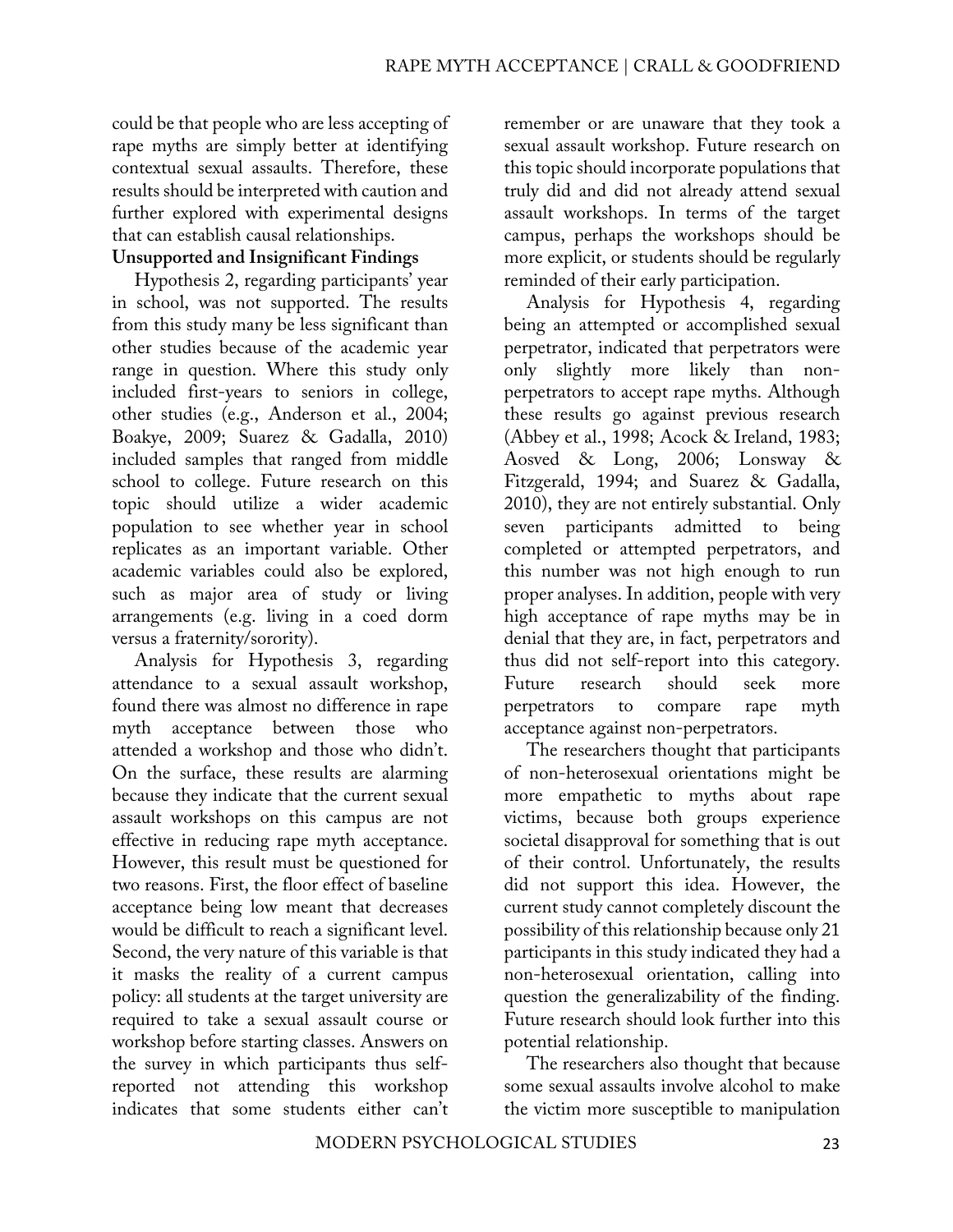(Staros, 2012), there could be a relationship between alcohol consumption and rape myth acceptance. Two analyses for Research Question 2, which addressed this relationship, found that light drinkers were slightly less accepting of rape myths than heavy drinkers, but this effect was only marginal. Similar to Hypothesis 3, the current research cannot completely discount the possibility of this relationship because only 30 participants indicated they were heavy drinkers. Therefore, future research should look further into this potential relationship as well.

One research team (Lonsway and Fitzgerald, 1994) admits that research addressing the relationship between knowing a rape victim and rape myth acceptance has yielded inconsistent results. The analysis for Research Question 3, which addressed being a victim, added to one side of the argument when it revealed that being a victim was not indicative of higher or lower rape myth acceptance in comparison to non-victims. This finding was consistent with other research (Burt, 1980; Carmody & Washington, 2001; Jenkins & Dambrot, 1987; Lefly, Scott, Llabre, & Hicks, 1993) that found being a victim is no different than not being a victim in regards to rape myth acceptance. Results such as these seem counter-intuitive, but could be due to the fact that "rape victims may experience guilt and self-blame and report an acceptance of some rape myths" as a way of understanding the trauma that occurred (Carmody & Washington, 2001, p. 434). Future research should look into ways of decreasing rape victims' acceptance of rape myths because, as mentioned earlier in this study, victims who believe these rape myths suffer worse outcomes than victims who reject these myths (Katz & Burt, 1988).

**Additional Limitations and Future Research**

Another limitation of this study was the location of participant population. The target university was small, private, and targeted toward the liberal arts, so the results found on this campus may not be generalizable to other campuses in the nation; for example, universities with greater student diversity or in urban areas may wield different results. Future research should be carried out on various campuses throughout the nation and in other countries for more generalizable results.

A final limitation was the fact that a single outcome variable (rape myth acceptance) was used to test all hypotheses and research questions. Although the rape myth acceptance scale had excellent internal consistency, there was no way to test participants' results against other similar outcome variables. Therefore, future research should include multiple outcome variables to test the utility and importance of the predictor variables identified here.

## **Conclusions**

In sum, the present research found that female participant sex, knowing a victim, and being able to identify contextual sexual assaults were predictive of lower rape myth acceptance. This information can be taken into account at the target university, and to similar colleges and universities, to lower rape myth acceptance in a few specific ways. For example, in addition to the mandatory sexual assault workshop students are required to take, university officials could mandate male students to take an additional class or attend a specific seminar that focuses on defining sexual assault and rape. These classes and seminars could be best received when in smaller groups and conducted by other males (for example, in dorm floor programs or within sports teams). Additionally, university officials could select a memoir or biography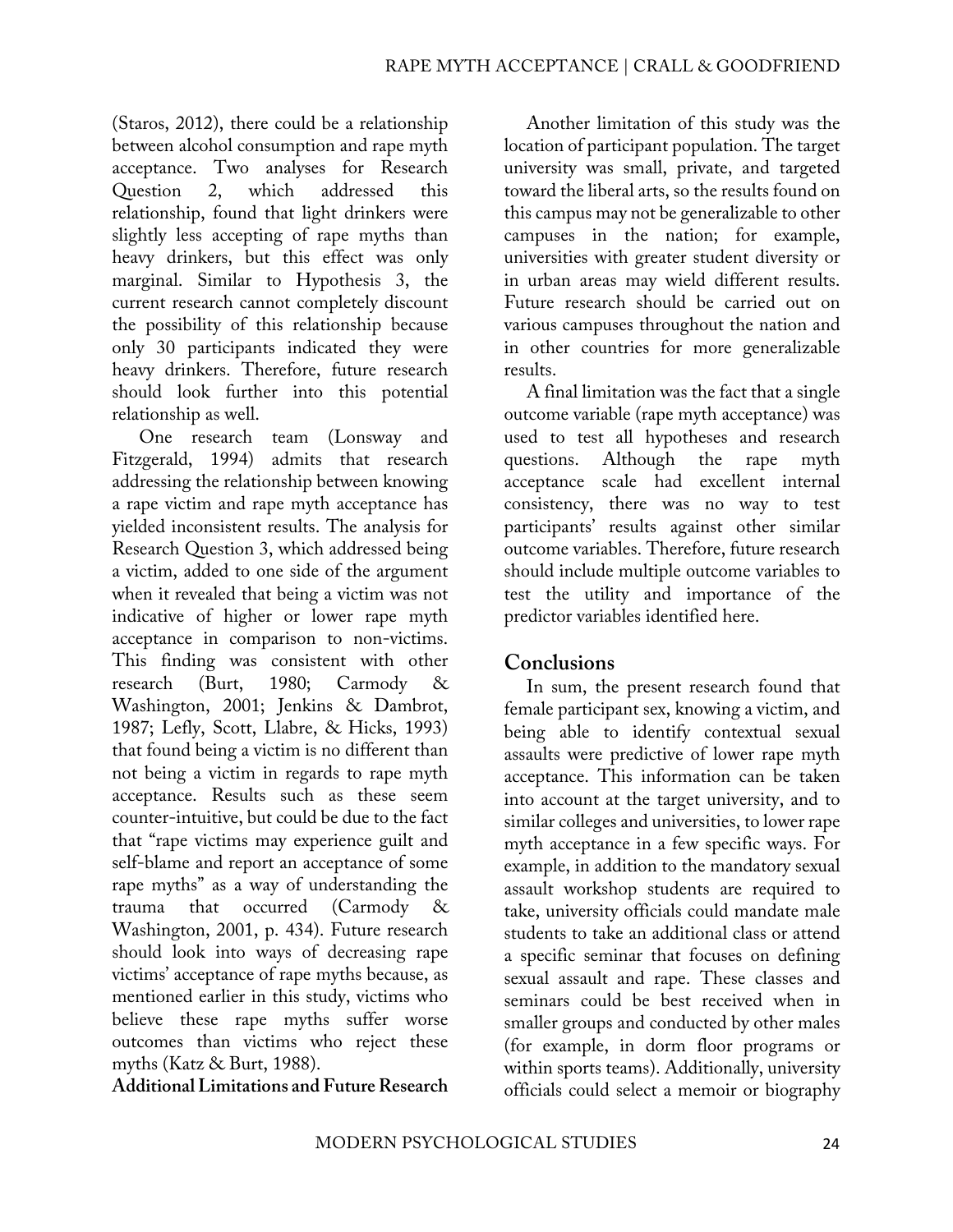about a sexual assault or rape survivor as the required summer reading for students before coming to campus; the survivor could then be brought on campus for a speaking event. Having a program like this may help students to feel as if they know a sexual assault survivor, which (as the research showed) decreases rape myth acceptance. Finally, teaching students to identify sexual assault in hypothetical scenarios – and that these scenarios do, indeed, qualify as assault or rape – may help students understand the realities of assault and decrease victim blaming.

Acceptance of rape myths is a problem across the globe, and the present university is no exception. Although it can be difficult to draw conclusions from a single study, it is important to keep working on ameliorating the problem of sexual assault on campuses by understanding how to decrease the prevalence of rape overall.

#### **References**

- Abbey, A., McAuslan, P., & Ross, L. T. (1998). Sexual assault perpetration by college men: The role of alcohol, misperception of sexual intent, and sexual beliefs and experiences. *Journal of Social and Clinical Psychology, 17*, 167-195. Retrieved from https://lib2.bvu. edu/login?url=http://search.proquest.com/docview/619 344157?accountid=26505
- Acock, A. C., & Ireland, N. K. (1983). Attribution of blame in rape cases: The impact of norm violation, gender, and sex-role attitude. *Sex Roles, 9*, 179-193. Retrieved from http://search.proquest.com/docview/616785222?accoun tid=26505
- Anderson, V. N., Simpson-Taylor, D., & Herrmann, D. J. (2004). Gender, age, and rape-supportive rules. *Sex Roles, 50*, 77-90. doi:http://dx.doi.org/10.1023/B:SERS.0000 011074.76248.3a
- Aronowitz, T., Lambert, C. A., & Davidoff, S. (2012). The role of rape myth acceptance in the social norms regarding sexual behavior among college students. *Journal of Community Health Nursing, 29*, 173-182. doi:07370016.2012.697852
- Aosved, A. C., & Long, P. J. (2006). Co-occurrence of rape myth acceptance, sexism, racism, homophobia, ageism, classism, and religious intolerance. *Sex Roles, 55*, 481- 492. doi:http://dx.doi.org/10.1007/s11199-006-9101-4
- Banyard, V. L. (2008). Measurement and correlates of prosocial bystander behavior: The case of interpersonal

violence. *Violence and Victims, 23*, 83-97. doi:http://dx.doi.org/10.1891/08 86-6708.23.1.83

- Bennett, S., & Banyard, V. L. (2016). Do friends really help friends? The effect of relational factors and perceived severity on bystander perception of sexual violence. *Psychology of Violence, 6*, 64-72. doi:http://dx.doi.org/10.1037/a0037708
- Boakye, K. E. (2009). Attitudes toward rape and victims of rape: A test of the feminist theory in Ghana. *Journal of Interpersonal Violence, 24*, 1633-1651. doi:0886260509331493
- Bohner, G., Siebler, F., & Schmelcher, J. (2006). Social norms and the likelihood of raping: Perceived rape myth acceptance of others affects men's rape proclivity. *Personality and Social Psychology Bulletin, 32*, 286-297. doi:http://dx.doi.org/10.1177/014616720528 0912
- Brownmiller, S. (1975). *Against our will: Men, women and rape*. New York, NY: Simon & Schuster.
- Burn, S. M. (2009). A situational model of sexual assault prevention through bystander intervention. *Sex Roles, 60*, 779-792. doi:http://dx.doi.org/10.1007/s11199-008- 9581-5
- Burt, M. R. (1980). Cultural myths and supports for rape. *Journal of Personality and Social Psychology, 38*, 217-230. doi:http://dx.doi.org/10.1037/0022-3514.38.2.217
- Carmody, D. C., & Washington, L. M. (2001). Rape myth acceptance among college women: The impact of race and prior victimization. *Journal of Interpersonal Violence, 16*, 424-436. doi:088626001016005003
- Ceniti, J., & Malamuth, N. M. (1984). Effects of repeated exposure to sexually violent or nonviolent stimuli on sexual arousal to rape and nonrape depictions. *Behaviour Research and Therapy, 22*, 535-548. Retrieved from http://search.proquest.com/docview/61699576 7?accountid=26505
- Currier, D. M., & Carlson, J. H. (2009). Creating attitudinal change through teaching: How a course on "women and violence" changes students' attitudes about violence against women. *Journal of Interpersonal Violence, 24*, 1735-1754. doi:0886260509335239
- Ellis, L. (1989). *Theories of rape: Inquiries into the causes of sexual aggression.* Washington, DC: Hemisphere Publishing Corp. Retrieved from http://search.proquest.com/docview/61 7685245?accountid=26505
- Fisher, N. L., & Pina, A. (2013). An overview of the literature on female-perpetrated adult male sexual victimization. *Aggression and Violent Behavior, 18*, 54-61. doi:http://dx.doi.org/ 10.1016/j.avb.2012.10.001
- Gidycz, C. A., Hanson, K., & Layman, M. J. (1995). A prospective analysis of the relationships among sexual assault experiences: An extension of previous findings. *Psychology of Women Quarterly, 19*, 5-29. Retrieved from http://search.proquest.com/docview/618676 169?accountid=26505
- Hinck, S. S., & Thomas, R. W. (1999). Rape myth acceptance in college students: How far have we come? *Sex Roles, 40*, 815-832. Retrieved from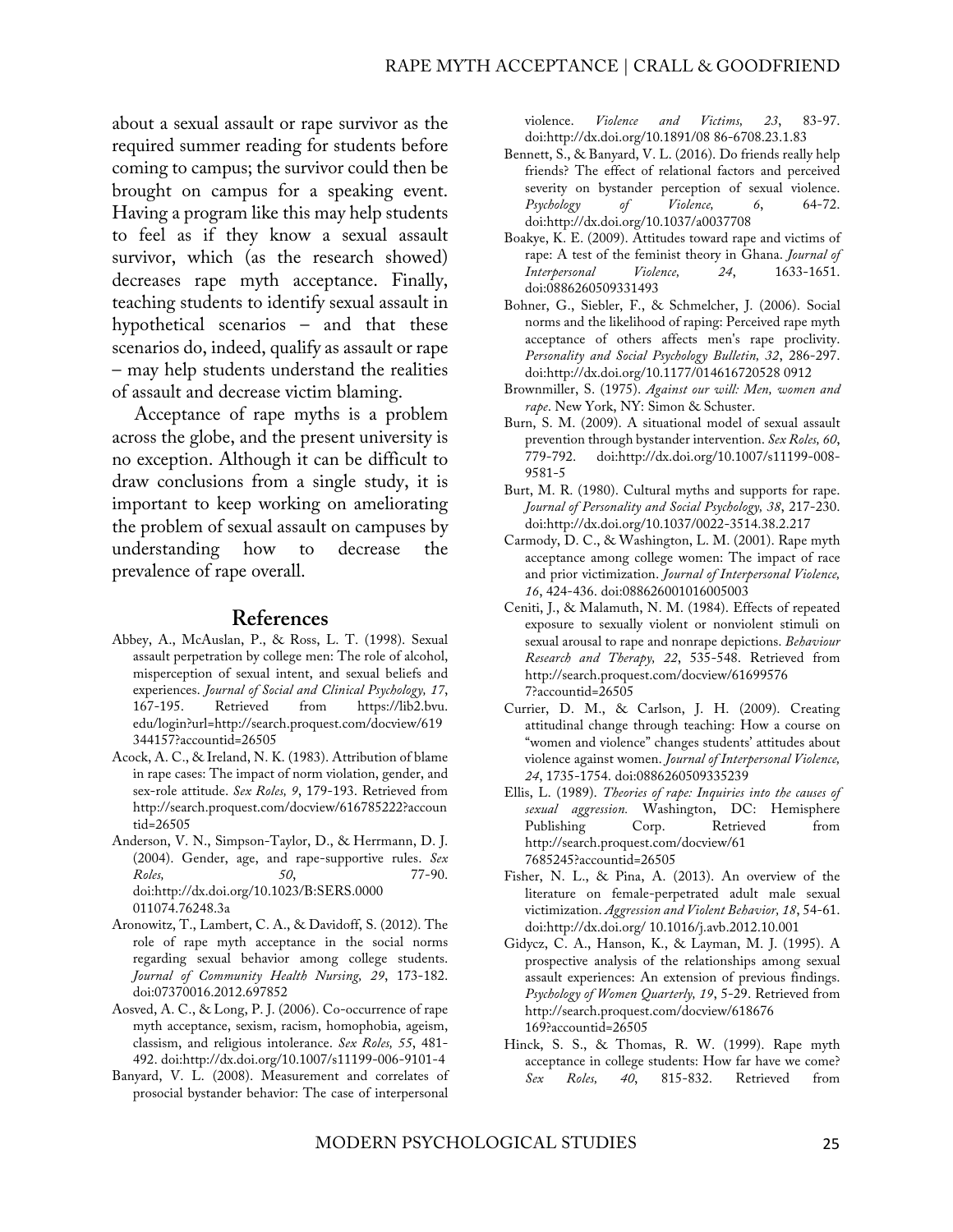http://search.proquest.com.lib2.bvu.ed u/docview/619402622?accountid=26505

- Hockett, J. M., Saucier, D. A., Hoffman, B. H., Smith, S. J., & Craig, A. W. (2009). Oppression through acceptance?: Predicting rape myth acceptance and attitudes toward rape victims. *Violence Against Women, 15*, 877-897. doi:1077801209335489
- Iconis, R. (2008). Rape myth acceptance in college students: A literature review. *Contemporary Issues in Education Research, 1,* 47-52. Retrieved from http://www.cluteinstitute.com/ojs /index.php/CIER/article/view/1201
- Jenkins, M. J., & Dambrot, F. H. (1987). The attribution of date rape: Observer's attitudes and sexual experiences and the dating situation. *Journal of Applied Social Psychology, 17*, 875-895. Retrieved from https://lib2.bvu.edu/login?url=http://search.proquest.co m/docv iew/617422688?accountid=26505
- Katz, B. L.*, &* Burt, M. R*. (1988).* Self-blame in recovery from rape: Help or hindrance? *In* A. W. Burgess *(Ed.),*  Rape and sexual assault: Vol. II *(pp.* 191*-*212*).* New York*, NY:* Garland.
- Koss, M. P., Gidycz, C. A., & Wisniewski, N. (1987). The scope of rape: Incidence and prevalence of sexual aggression and victimization in a national sample of higher education students. *Journal of Consulting and Clinical Psychology, 55*, 162-170. doi:http://dx.doi.org/10.1037/0022-006X.55.2.162
- Lonsway, K. A., & Fitzgerald, L. F. (1994). Rape myths: In review. *Psychology of Women Quarterly, 18*, 133-164. Retrieved from http://search.proquest.com/docview/61858 3831?accountid=26505
- Lonsway, K. A., & Fitzgerald, L. F. (1995). Attitudinal antecedents of rape myth acceptance: A theoretical and empirical reexamination. *Journal of Personality and Social Psychology, 68*, 704-711. doi:http://dx.doi.org/10.1037/0022-3514.68.4.704
- McMahon, S. (2010). Rape myth beliefs and bystander attitudes among incoming college students. *Journal of American College Health, 59*, 3-11. doi:07448481.2010.483715
- Moor, A. (2007). When recounting the traumatic memories is not enough: Treating persistent self-devaluation associated with rape and victim-blaming rape myths. *Women & Therapy, 30*, 19-33. doi:http://dx.doi.org/10.1300/J015v30n01\_02
- Quackenbush, R. L. (1989). A comparison of androgynous, masculine sex-typed, and undifferentiated males on dimensions of attitudes toward rape. *Journal of Research in Personality, 23*, 318-342. Retrieved from http://search.proquest.com/docview/617708838 ?accountid=26505
- Smith, K. (2014). "Rape myth acceptance among Miami university students." Retrieved from http://jrscience.wcp.muohio.edu/humannature02/Final Articles/quotRapeMythquotAcceptanc.html
- Smith, P. H., White, J. W., & Holland, L. J. (2003). A longitudinal perspective on dating violence among adolescent and college-age women. *American Journal of Public Health*, 93, 1104-1109. doi:http://dx.doi.org/10.2105/AJPH.93.7.1104a
- Staros, K. (2012). Rape myth acceptance and rape attitudes in campus hook-up culture. *Masters Thesis,* paper 58. Retrieved from  $\qquad \qquad \text{from}$ http://scholarworks.wmich.edu/cgi/viewcontent.cgi?art icle=1051&context=masters\_theses
- Suarez, E., & Gadalla, T. M. (2010). Stop blaming the victim: A meta-analysis on rape myths. *Journal of Interpersonal Violence, 25*, 2010-2035. doi:0886260509354503
- Ward, C. A. (1995). *Attitudes toward rape: Feminist and social psychological perspectives.* Thousand Oaks, CA: Sage Publications, Inc. Retrieved from http://search.proquest.com/docvie w/618779578?accountid=26505